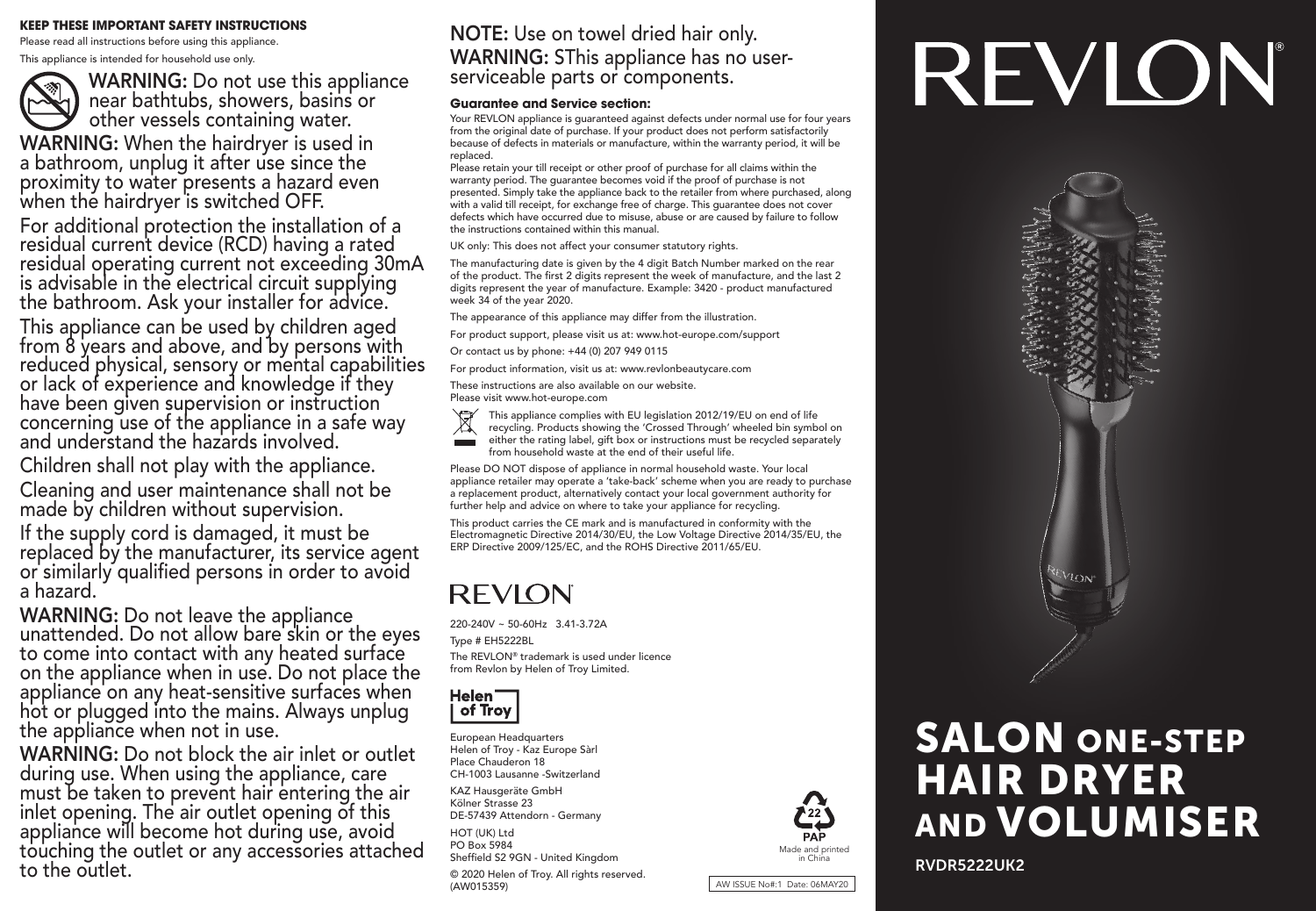#### **OPERATING INSTRUCTIONS**

This appliance is intended for household use only. The appearance of this appliance may differ from the illustration. Only use this appliance for its intended purpose, as described in this manual. Do not use attachments not recommended by the manufacturer.

#### **SALON ONE-STEP HAIR DRYER AND VOLUMISER**

The revolutionary Salon One-Step Hair Dryer and Volumizer is designed to deliver gorgeous volume and brilliant shine in just ONE STEP. The unique shape features gently curved sides for smoothing the hair, while the round edges create volume at the roots and beautifully curled ends, resulting in gorgeous styles in less time.

#### **OVERHEATING CUT-OFF**

This appliance is equipped with a thermostat that will cycle OFF (0) should the heat of the dryer exceed the optimum drying level, due to partially blocked air inlet or outlet openings. In the event that the appliance stops, turn the appliance OFF (0) and allow it to cool down. Once the appliance cools, the thermostat will automatically reset and usage may resume.

#### **IONIC TECHNOLOGY™**

This unique hair dryer is boosted by IONIC TECHNOLOGY, negative ions help to breakdown water droplets in the hair for faster drying. This helps condition, smooth and make hair shinier, while reducing frizz and static.

#### **CERAMIC COATING**

It helps reduce damage to hair from over-styling with even heat distribution that penetrates hair quickly from the inside out.

#### **STYLING**

- Always towel-dry hair to remove excess water and smooth it with a comb or brush to untangle. Styling hair will be faster if it is slightly damp, not wet.
- Plug the appliance into an electrical outlet and adjust the switch to the selected setting. Use the HIGH (II) setting on thick or coarse hair and the LOW (I) setting on fine or thin hair.
- For best results, separate hair into manageable sections.
- For smooth blow-drys, place the hair dryer close to the roots and brush down towards the ends. The mixed nylon-pin with rounded tips quickly detangle, while tufted natural bristles gently grip hair to smooth and promote shine.
- For voluminous blow-drys, place the hair dryer under the hair close to the roots and roll outward to the ends. For extra lift at the roots, hold the hair dryer for 2 to 3 seconds under the roots.
- To curl ends in, place the hair dryer under the ends and hold or 2 to 3 seconds before rotating inward. To curl ends out, place the hair dryer over the ends and hold for 2 to 3 seconds before rotating outwards.
- Repeat for the remaining sections until desired look is achieved.
- Turn the appliance off when styling is complete. Allow the unit to cool completely before storing.

#### **CLEANING**

Always unplug the appliance from the mains after use and allow it to cool before cleaning. Wipe the outer surface of the dryer with a slightly moist cloth, then wipe dry.

#### **STORAGE**

#### Always unplug when not in use.

Allow the appliance to cool before storing. Always store in a dry location. Do not pull or twist the cord. Do not wrap the cord around the appliance, as this may cause the cord to wear prematurely and break. Regularly check the power cord for wear and damage (particularly where it enters the appliance and the plug).

#### **FEATURES**

- A AIR INLETS
- B. HANDLE WITH ERGONOMIC DESIGN
- C. UNIQUE AIRFLOW VENTS
- D. TANGLE-FREE COMBINATION BRISTLES
- E. COOL TIP
- F. 4-POSITION SWITCH (OFF, I, II, COOL SHOT)
- G. TANGLE-FREE SWIVEL CORD